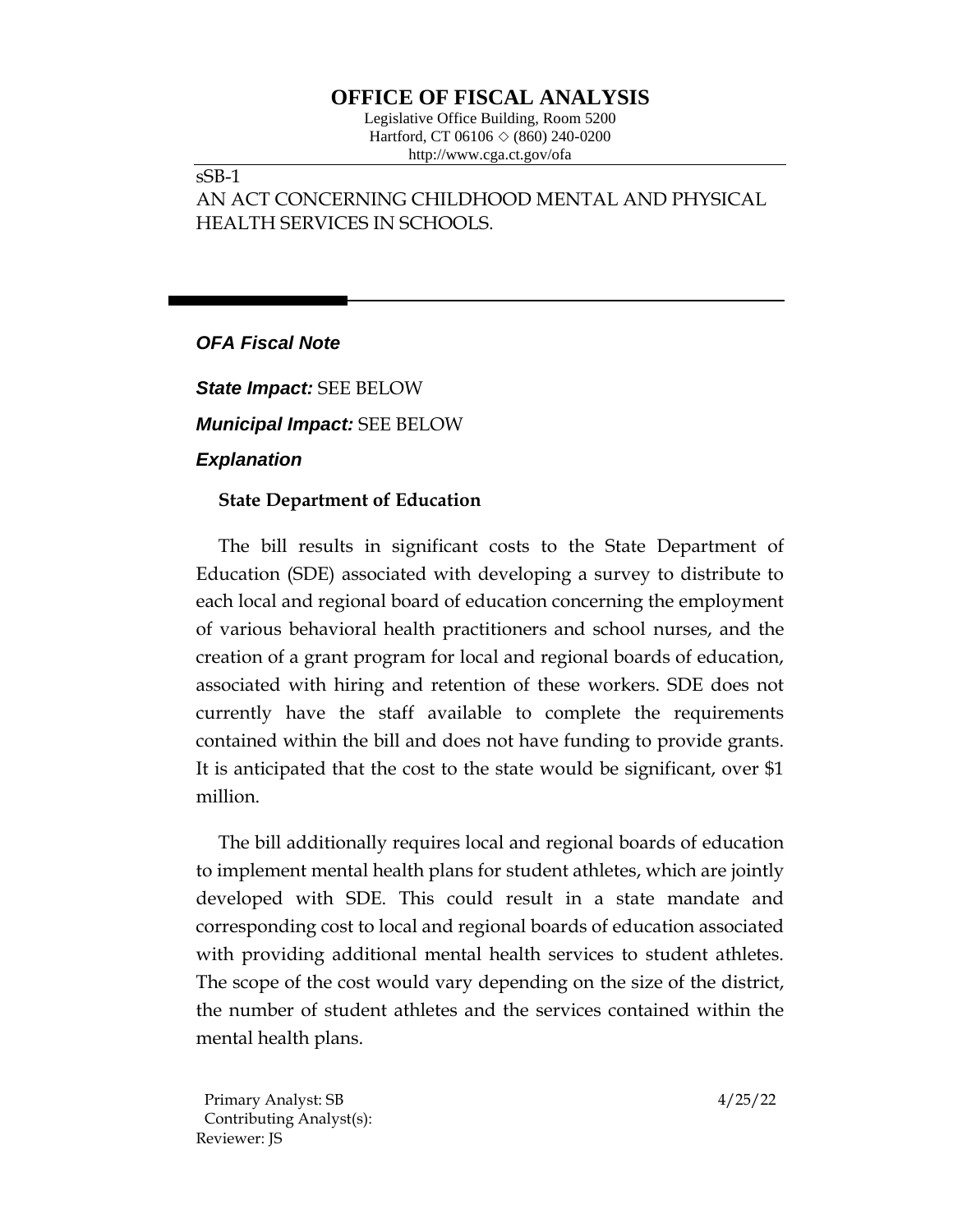The bill authorizes a school nurse, or in the absence of a school nurse, a qualified school employee, to maintain opioid antagonists to administer emergency first aid to a student who is experiencing an opioid-related drug overdose. The bill requires a school nurse or principal to select multiple qualified school employees to administer an opioid antagonist, and at least one such employee must be on school grounds during regular school hours when the school nurse is not there. This could result in additional costs to local and regional school districts if a school must pay an employee to stay additional hours outside of their normally scheduled hours, to cover the requirements of the bill. The cost to a district would be dependent on the number of hours a school nurse is away during normal school hours and those hours are outside the normal schedule of the qualified employees. The bill allows local and regional school districts to maintain opioid antagonists, this could result in an additional cost associate with purchasing emergency kits, which are estimated to cost \$22 - \$60 per kit. If a district were to purchase 100 kits, the cost would range from \$2,220 to \$6,000.

Additionally, the bill establishes a minority teacher candidate scholarship program. This will result in an additional cost to the state as SDE does not have funding available. The scope of the cost would be dependent upon the number of scholarships awarded and the amount per award.

#### **Office of Early Childhood**

The bill results in significant costs to the Office of Early Childhood (OEC) associated with: (1) expanding infant and toddler and PreK seats over time, starting with School Readiness programs in FY 23, and based on needs assessments, (2) increasing infant and toddler and Prek rates for those programs, (3) expanding the definition of School Readiness to include sectarian child care providers who would otherwise qualify, and (4) implementing the early childhood care and education salary enhancement grant program. OEC must establish program administration and eligibility requirements by 10/1/22 and distribute funding in FY 23, which is related to the early childhood education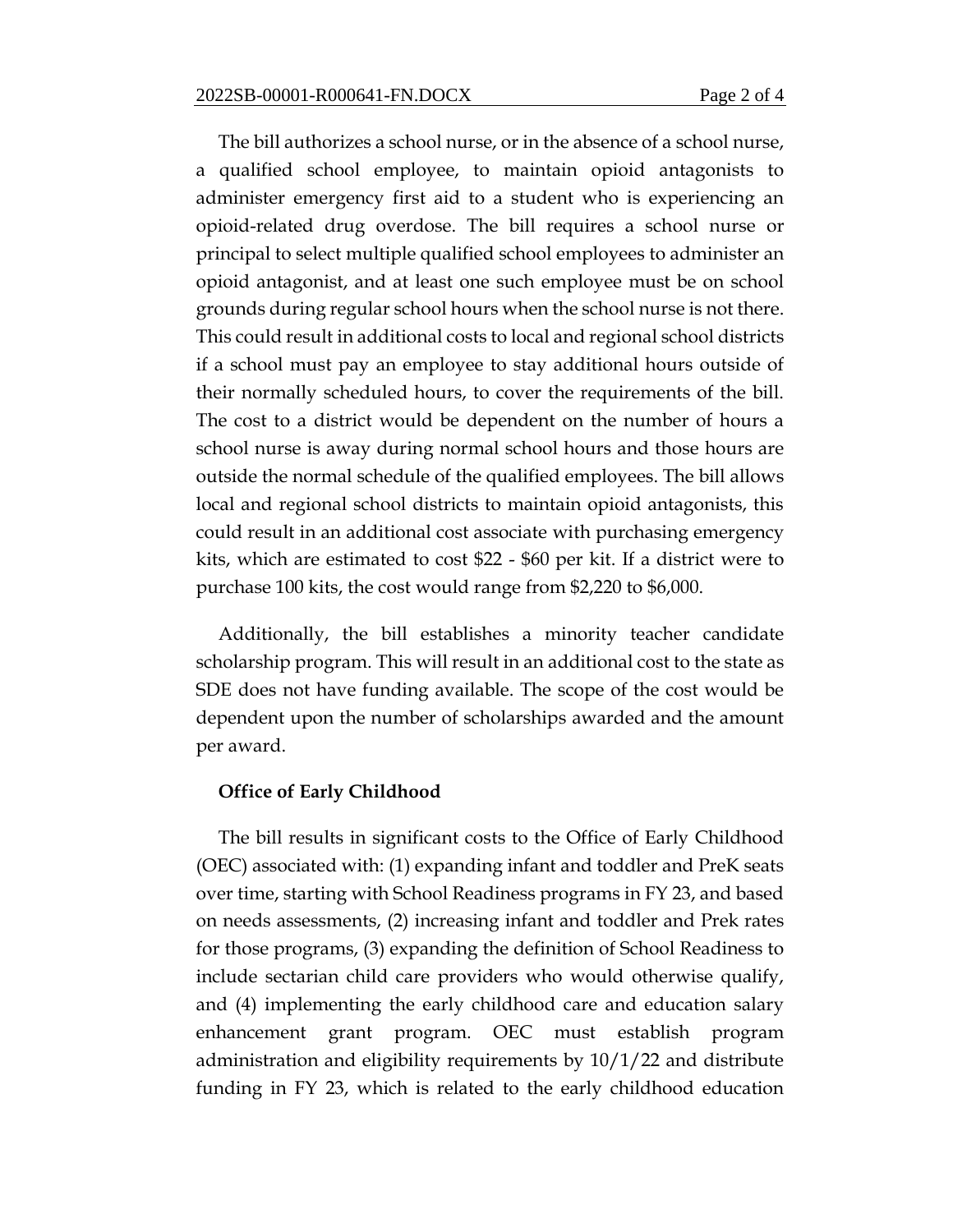compensation schedule.

For context, increasing rates for existing School Readiness and child day care seats would cost approximately \$64.8 million and the salary enhancement program is anticipated to impact up to approximately 21,000 employees. The bill's actual costs to the state and associated impacts to towns is dependent on the child care needs assessments and related distribution of seats at increased rates for applicable programs, and the implementation of the compensation schedule. OEC would require additional staffing costs of at least \$164,000 annually (with associated fringe of \$66,500) to administer the salary enhancement grant program.

|            |         |        | To support a full-time SDE<br>position to administer the grant<br>program to provide grants to<br>local and regional boards of<br>education for the purpose of |
|------------|---------|--------|----------------------------------------------------------------------------------------------------------------------------------------------------------------|
|            |         |        | hiring and retaining additional                                                                                                                                |
|            | General |        | school social workers and                                                                                                                                      |
| <b>SDE</b> | Fund    | 60,000 | school psychologists.                                                                                                                                          |
|            |         |        | support a full-time<br>To                                                                                                                                      |
|            |         |        | employee to administer the                                                                                                                                     |
|            | General |        | minority teacher candidate                                                                                                                                     |
| SDE        | Fund    | 30,000 | scholarship program.                                                                                                                                           |
|            |         |        | To provide grants to each of the                                                                                                                               |
|            |         |        | 36 recommended sites for                                                                                                                                       |
|            |         |        | expanded mental health                                                                                                                                         |
|            |         |        | services contained in the final                                                                                                                                |
|            |         |        | report of the School-Based                                                                                                                                     |
|            |         |        | Center Expansion<br>Health                                                                                                                                     |
|            |         |        | Working Group, established                                                                                                                                     |
|            | General |        | pursuant to section 16 of public                                                                                                                               |
| DPH        | Fund    |        | 590,000   1291 act 21-35.                                                                                                                                      |

## **Appropriations**